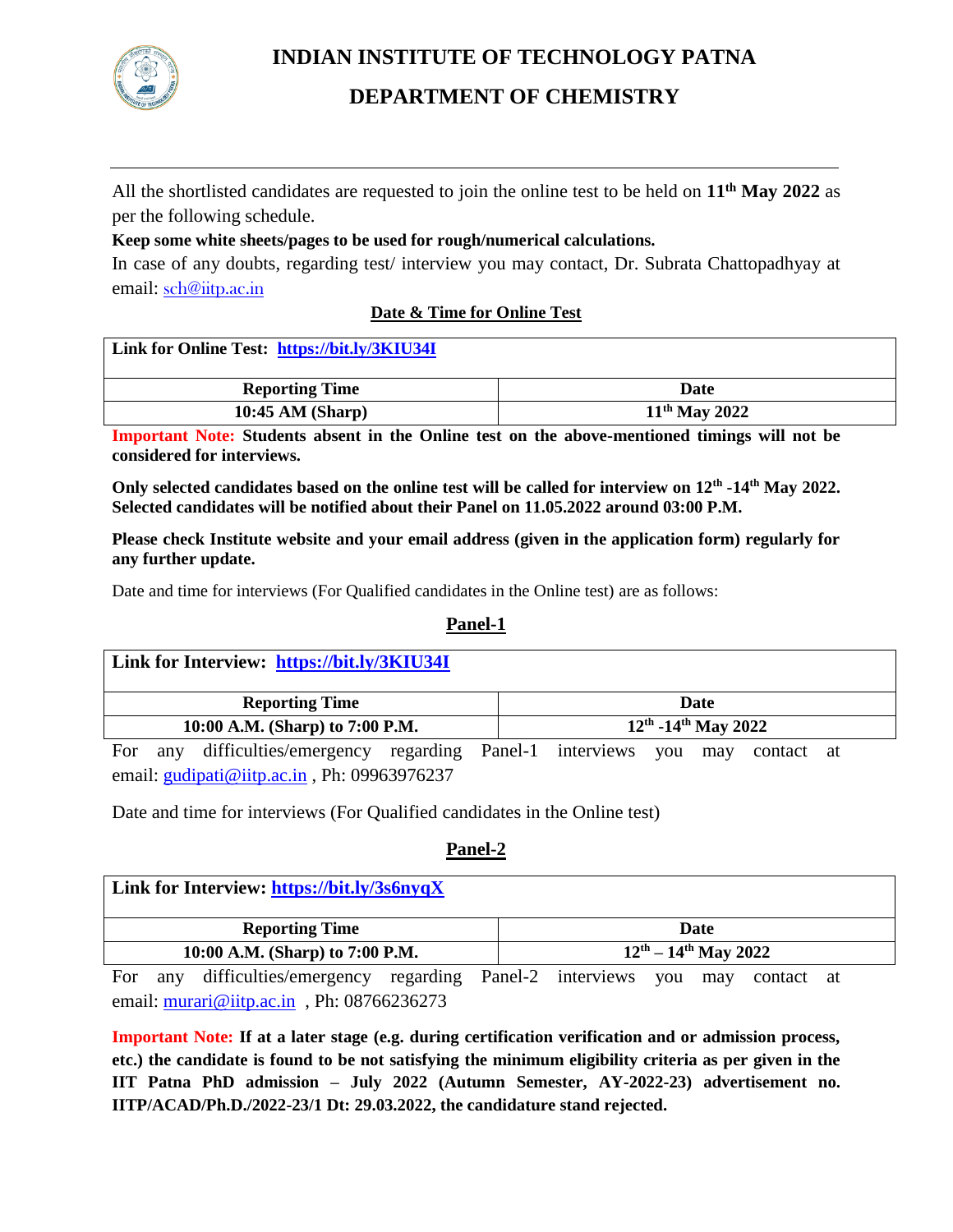## **List of candidates shortlisted for Online test for Ph.D. Admission July'2022**

| <b>Sl</b>      | <b>Application</b> | <b>Name</b>             | <b>Fellowship Type</b><br>(Institute/UGC/CSIR/DST | 1st                       |
|----------------|--------------------|-------------------------|---------------------------------------------------|---------------------------|
| N <sub>0</sub> | N <sub>0</sub>     |                         | sponsored/part-time etc)                          | Preference<br>for Area of |
|                |                    |                         |                                                   | <b>Research</b>           |
| $\dots$ 1      | 500                | Vadithya Suman          | Institute                                         | Organic                   |
| $\overline{2}$ | 325                | Arup Bairagi            | Institute                                         | Organic                   |
| 3              | 2145               | Dhiman Roy              | Institute                                         | Organic                   |
| 4              | 1310               | Kangkan Mallick         | Institute                                         | Organic                   |
| 5              | 666                | Shipra Singh            | Institute                                         | Organic                   |
| 6              | 116                | Supriyo Saha            | Institute                                         | Organic                   |
| 7              | 770                | Sushil Kumar Ranjan     | Institute                                         | Organic                   |
| 8              | 843                | Aayush Anand            | Institute                                         | Organic                   |
| 9              | 1992               | Aman Verma              | <b>JRF</b>                                        | Organic                   |
| 10             | 926                | <b>Amit Patel</b>       | Institute                                         | Organic                   |
| 11             | 367                | Amrendra Nath           | Institute                                         | Organic                   |
| 12             | 766                | Anjali Kumari           | Institute                                         | Organic                   |
| 13             | 1722               | Anshuman                | Institute                                         | Organic                   |
| 14             | 1435               | Anuradha Surendra Singh | Institute                                         | Organic                   |
| 15             | 1262               | Arpita Padhan           | Institute                                         | Organic                   |
| 16             | 962                | <b>Irfan Ahmad</b>      | Institute                                         | Organic                   |
| 17             | 731                | <b>Kaushal Kishor</b>   | <b>JRF</b>                                        | Organic                   |
| 18             | 1961               | Kriti Yadav             | Institute                                         | Organic                   |
| 19             | 2106               | Manthri Atchuta Rao     | Institute                                         | Organic                   |
| 20             | 1177               | <b>Mohammad Saleem</b>  | Institute                                         | Organic                   |
| 21             | 1788               | Mohsin Ali              | Institute                                         | Organic                   |
| 22             | 490                | Mukesh Yadav            | Institute                                         | Organic                   |
| 23             | 998                | Mukul Deo               | <b>JRF</b>                                        | Organic                   |
| 24             | 401                | Payal Panwar            | Institute                                         | Organic                   |
| 25             | 605                | Raunak Kumari           | Institute                                         | Organic                   |
| 26             | 2002               | Sabbir Alam             | Institute                                         | Organic                   |
| 27             | 947                | Sahina Khatun           | Institute                                         | Organic                   |
| 28             | 202                | Sakshi Priya Jaiswal    | Institute                                         | Organic                   |
| 29             | 1727               | Santanu Bera            | Institute                                         | Organic                   |
| 30             | 1831               | Satyajit Singh          | Institute                                         | Organic                   |
| 31             | 1196               | Snehasish Senapati      | Institute                                         | Organic                   |
| 32             | 122                | Subham Kumar            | Institute                                         | Organic                   |
| 33             | 1590               | Vinod VN                | Institute                                         | Organic                   |
| 34             | 75                 | Alok Purohit            | Institute                                         | Organic                   |
| 35             | 272                | Anshika Mahajan         | Institute                                         | Organic                   |
| 36             | 1292               | Anupama Rai             | Institute                                         | Organic                   |
| 37             | 79                 | Asutosh Patra           | Institute                                         | Organic                   |
| 38             | 1413               | Avinash                 | Institute                                         | Organic                   |
| 39             | 1560               | Biswajit Jena           | Institute                                         | Organic                   |

Following candidates are shortlisted for the selection process after scrutiny of the applications. Scrutiny Criteria adopted for short-listing candidates are as per the advertisement.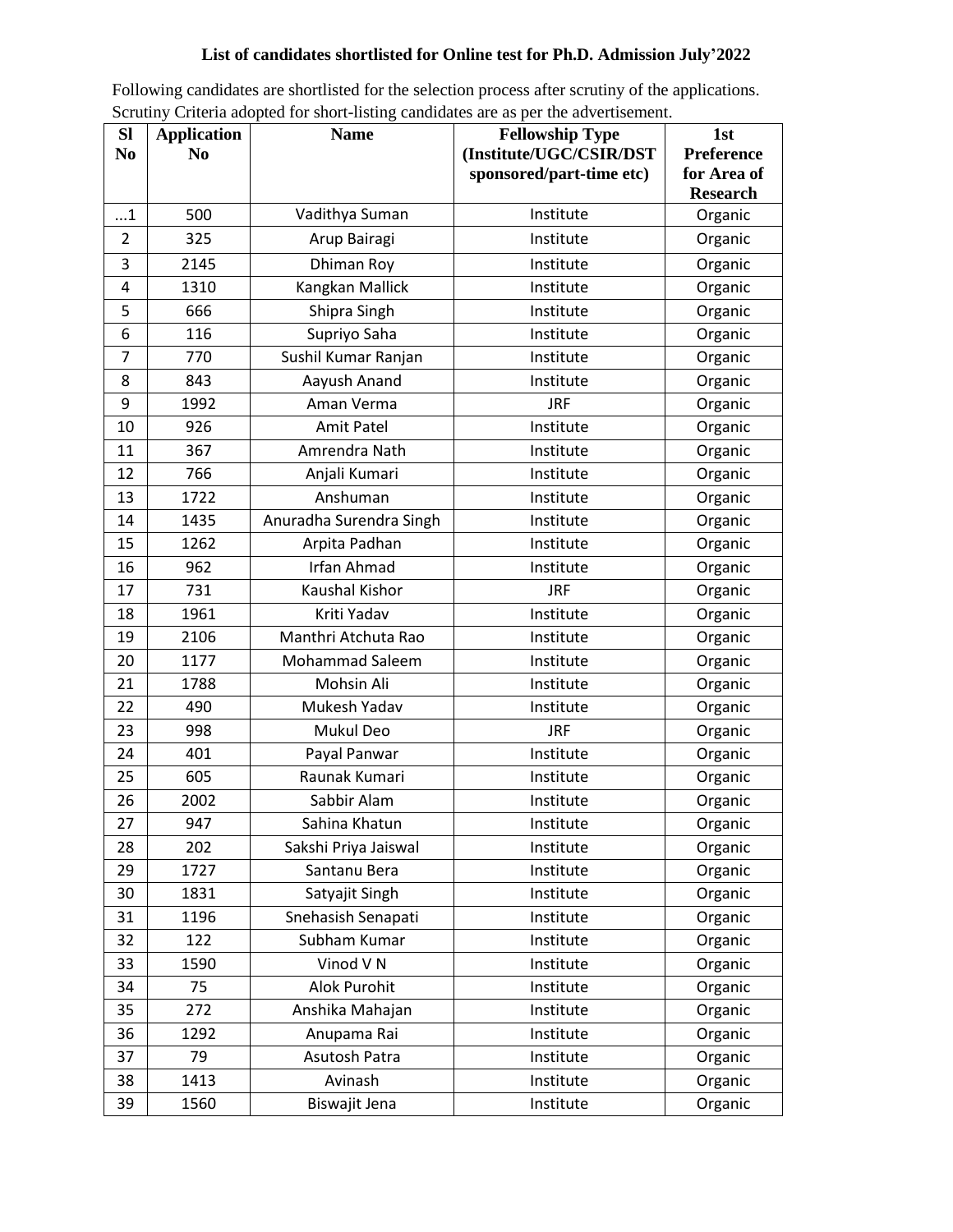| 40 | 873  | Chinmay Parida           | Institute         | Organic   |
|----|------|--------------------------|-------------------|-----------|
| 41 | 1825 | Harcharan Singh          | <b>JRF</b>        | Organic   |
| 42 | 1731 | Himanshu Gautam          | Institute         | Organic   |
| 43 | 1279 | Kartikey Agrahari        | Institute         | Organic   |
| 44 | 1358 | Kavya P                  | Institute         | Organic   |
| 45 | 1619 | Madhab Chandra Maity     | Institute         | Organic   |
| 46 | 2046 | Malati Das               | Institute         | Organic   |
| 47 | 2108 | Malobika Kar             | Institute         | Organic   |
| 48 | 2107 | Mayukh Hajra             | Institute         | Organic   |
| 49 | 1077 | Megha Rani Pathak        | Institute         | Organic   |
| 50 | 297  | Mitushree Ghosh          | Institute         | Organic   |
| 51 | 412  | Mitushree Ghosh          | Self Financed     | Organic   |
| 52 | 1698 | Monotosh Dalapati        | Project-Staff     | Organic   |
| 53 | 1685 | Monotosh Dalapati        | Institute         | Organic   |
| 54 | 649  | <b>Nurabul Mondal</b>    | Project-Staff     | Organic   |
| 55 | 1842 | Padam Raj Bhatt          | Institute         | Organic   |
| 56 | 1576 | Parineeta Gogoi          | Institute         | Organic   |
| 57 | 1401 | Pragya Mishra            | Institute         | Organic   |
| 58 | 464  | Sabyasachi Sahoo         | Institute         | Organic   |
| 59 | 1320 | Sakshi Sahewal           | <b>JRF</b>        | Organic   |
| 60 | 1925 | Savita Kumari            | Institute         | Organic   |
| 61 | 2112 | Shruti Jain              | Institute         | Organic   |
| 62 | 431  | Sk Abdul Wahed           | Institute         | Organic   |
| 63 | 1730 | Smritikana Pal           | Institute         | Organic   |
| 64 | 419  | Subhasish Pradhan        | Institute         | Organic   |
| 65 | 1026 | Susmriti Parua           | Institute         | Organic   |
| 66 | 1694 | Vidya Kumari             | Institute         | Organic   |
| 67 | 2088 | Aditi                    | Institute         | Organic   |
| 68 | 446  | Bappa Singha             | Institute         | Organic   |
| 69 | 2132 | Kale Vikas Hanumant      | <b>JRF</b>        | Organic   |
| 70 | 1812 | Mohd Rahmatullah Khan    | Institute         | Organic   |
| 71 | 1454 | Mukesh Narbheram Purohit | Institute         | Organic   |
| 72 | 2133 | Pawar Anil Rangnath      | <b>JRF</b>        | Organic   |
| 73 | 317  | Piyush Pandey            | Institute         | Organic   |
| 74 | 366  | Priya Devi               | Institute         | Organic   |
| 75 | 1597 | Rajesha Kumar Swain      | Institute         | Organic   |
| 76 | 2181 | <b>Vishal Pandey</b>     | Institute         | Organic   |
| 77 | 908  | <b>Bindu Tiwari</b>      | <b>DST-INPIRE</b> | Organic   |
| 78 | 244  | Amit Ramchiary           | Institute         | Inorganic |
| 79 | 1306 | Susmita Mazumdar         | Institute         | Inorganic |
| 80 | 1625 | Sandeep Yadav            | Institute         | Inorganic |
| 81 | 1126 | Sreelakshmi P            | Institute         | Inorganic |
| 82 | 811  | Md Aamir Aftab           | Institute         | Inorganic |
| 83 | 1343 | Lakshmi TS               | Institute         | Inorganic |
| 84 | 1654 | Jyoti Jangra             | <b>JRF</b>        | Inorganic |
| 85 | 685  | Gautam Deo               | <b>JRF</b>        | Inorganic |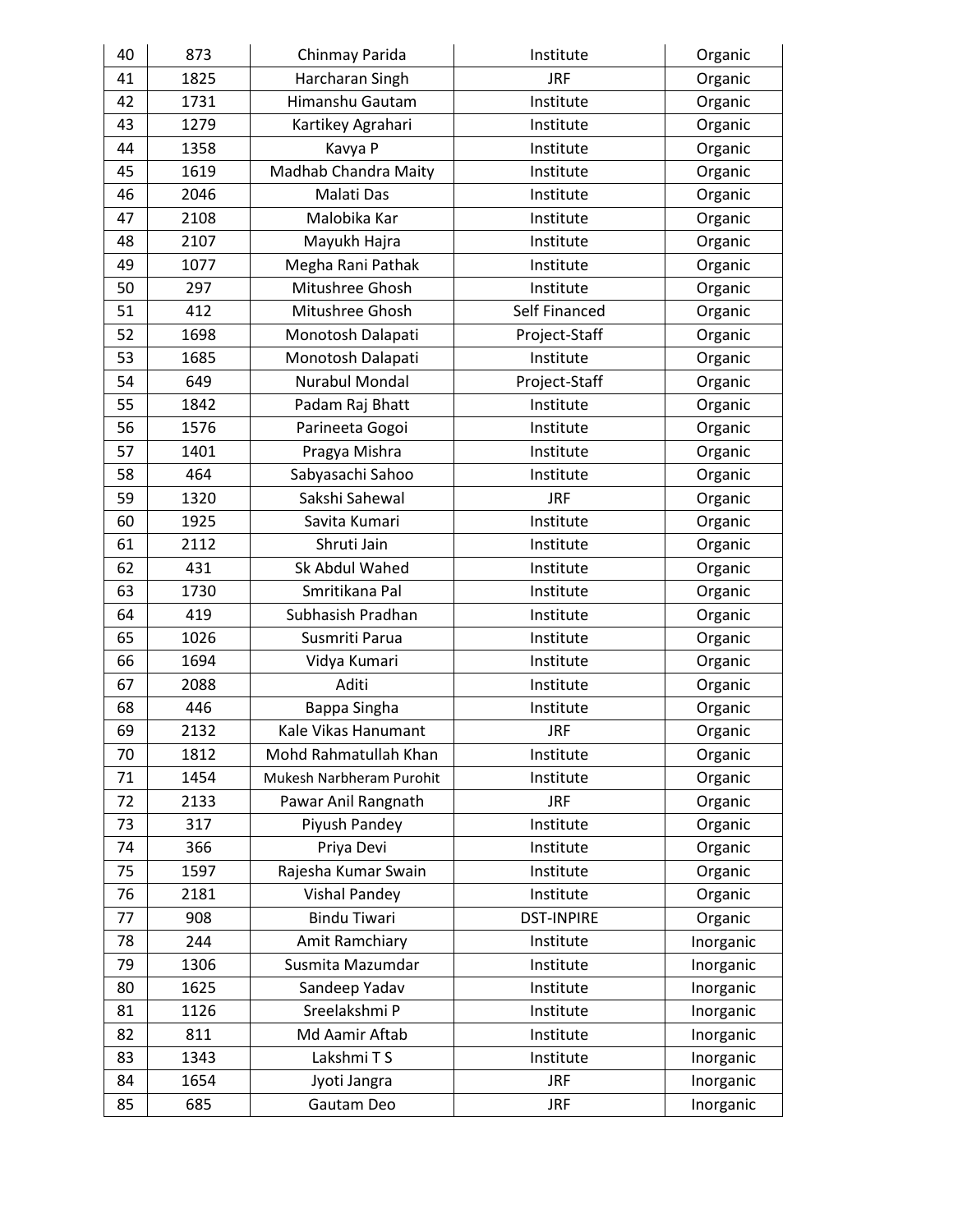| 86  | 897  | Sunita Sahoo             | Institute            | Inorganic |
|-----|------|--------------------------|----------------------|-----------|
| 87  | 827  | Sk Sakir Hossain         | Institute            | Inorganic |
| 88  | 2043 | Prem Kumar Verma         | Institute            | Inorganic |
| 89  | 1519 | Soumyadip Dey            | Institute            | Inorganic |
| 90  | 2044 | Anjali Deswal            | Institute            | Inorganic |
| 91  | 378  | Sharmistha Banerjee      | Institute            | Inorganic |
| 92  | 1127 | Akshay Kumar Ray         | Institute            | Inorganic |
| 93  | 1022 | Bhabani Malakar          | Institute            | Inorganic |
| 94  | 1605 | Sasmita Dhala            | Institute            | Inorganic |
| 95  | 1562 | Anshika                  | Institute            | Inorganic |
| 96  | 776  | Salman Khan              | Institute            | Inorganic |
| 97  | 5    | Rachel Anjous            | Institute            | Inorganic |
| 98  | 732  | <b>Bidisha Sarkhel</b>   | Institute            | Inorganic |
| 99  | 963  | Adiba Khan               | Institute            | Inorganic |
| 100 | 1999 | Bhavana R                | Institute            | Inorganic |
| 101 | 406  | Harshita Bagdwal         | Institute            | Inorganic |
| 102 | 2029 | Paltu Kumar Giri         | Institute            | Inorganic |
| 103 | 1918 | Lakshmi Dinesh           | Institute            | Inorganic |
| 104 | 1584 | Akrti Sharma             | Institute            | Inorganic |
| 105 | 755  | Ritika Saxena            | Institute            | Inorganic |
| 106 | 92   | Pooja Kumari             | Institute            | Inorganic |
| 107 | 410  | Ranjan Sharma            | Institute            | Inorganic |
| 108 | 899  | Ram Pratap Pandey        | Institute            | Inorganic |
| 109 | 1871 | Devesh Kumar Mishra      | Institute            | Inorganic |
| 110 | 1119 | Nitanshu Dhama           | Institute            | Inorganic |
| 111 | 147  | Ashutosh Kharwar         | Institute            | Physical  |
| 112 | 1138 | Sameer Kumar             | Institute            | Physical  |
| 113 | 568  | Nirupma Rani             | Institute            | Physical  |
| 114 | 204  | Anup Kumar               | Institute            | Physical  |
| 115 | 1178 | Simran Yadav             | Institute            | Physical  |
| 116 | 1598 | Himanshu Nath            | Institute            | Physical  |
| 117 | 1618 | Neha Patel               | Institute            | Physical  |
| 118 | 674  | Soma Mahata              | Institute            | Physical  |
| 119 | 437  | Priyanka Nath            | Institute            | Physical  |
| 120 | 2090 | Rakesh Das               | Institute            | Physical  |
| 121 | 735  | Master Rajeev            | Employed & Part time | Physical  |
| 122 | 925  | Palak                    | <b>JRF</b>           | Physical  |
| 123 | 930  | Prerna Tripathi          | Institute            | Physical  |
| 124 | 1143 | Nabanita Roy             | Institute            | Physical  |
| 125 | 836  | Chandan Kumar Singh      | <b>JRF</b>           | Physical  |
| 126 | 821  | <b>Vikas Pant</b>        | Institute            | Physical  |
| 127 | 852  | Rohit                    | Institute            | Physical  |
| 128 | 797  | Haresh Shankarlal Raygor | Institute            | Physical  |
| 129 | 1085 | Gulnaz Perveen           | Institute            | Physical  |
| 130 | 1218 | Aradhana Dubey           | Institute            | Physical  |
| 131 | 1269 | Om Pandey                | Institute            | Physical  |